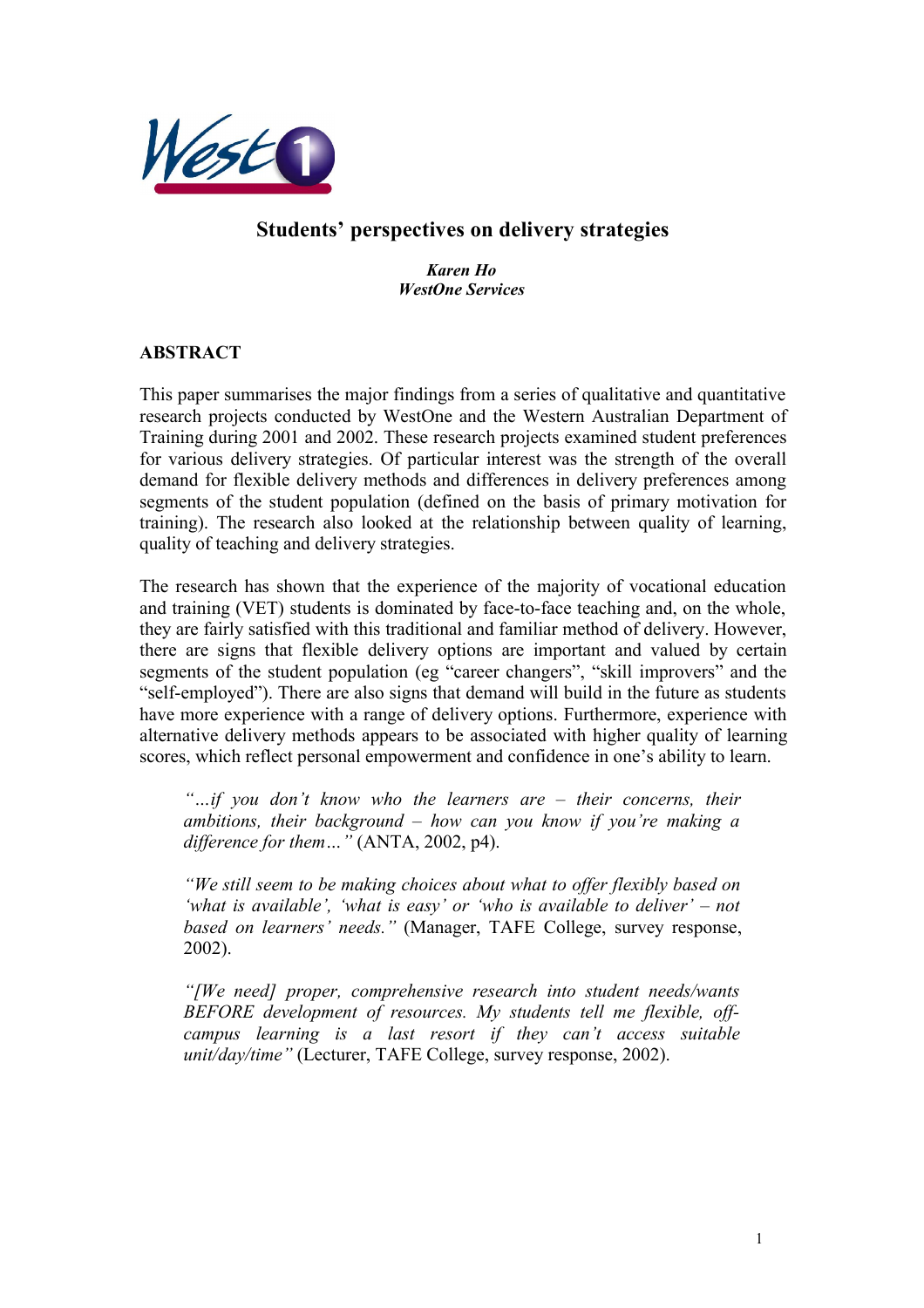### **Introduction**

While increasing the flexibility of training delivery has been a major policy objective of the VET sector for some time now, it is not an end in itself. The ultimate objective is to make VET more responsive to client needs. Flexible delivery is an important mechanism by which a more client-centred service can be achieved. Yet there is a strong perception that, in our rush to develop flexible learning products and solutions, we have neglected to ask the clients about their needs and preferences.

Despite these perceptions, there is a growing body of Australian research examining various aspects of the learning preferences of VET students (eg Warner, Christie & Choy, 1998; Webb, 1998; James, 1999; Misko, 1999; Smith, 2000a; 2000b, 2001a; 2001b). This is a line of inquiry that has also been pursued in Western Australia by WestOne and the Western Australian Department of Training through a series of qualitative and quantitative research projects examining student preferences for various delivery strategies. This paper summarises the major findings from these research projects. Of particular interest was the strength of the overall demand for flexible delivery methods and differences in delivery preferences among segments of the student population. The research also looked at the relationship between delivery strategies and the quality of learning and teaching.

The research described here has a strong relationship with work done by the Department of Training to develop a new framework for assessing the outcomes of training. This framework includes a methodology for identifying segments of the student population based on the student's primary motivation for undertaking training. This approach to segmentation is described in *Outcomes: Understanding the Vocational Education and Training Market* (Department of Training, 2001) and has been used by the National Centre for Vocational Education Research to produce new insights into TAFE graduates and their outcomes (NCVER, 2002).

### **The research projects**

#### *Quantitative research into students' delivery preferences*

Over the last six years, the Department of Training has conducted an annual Student Satisfaction Survey (SSS) to provide both the Department and TAFE Colleges with feedback on their performance. The survey is conducted in September and obtains the views of current students on the quality and relevance of VET services in Western Australia.

A comprehensive analysis of the 2001 SSS data relating to delivery strategies was undertaken and is fully reported in *Student Perspectives on Delivery Strategies: 2001 Student Satisfaction Survey* (WestOne, 2002). The 2001 SSS provided a large and representative sample (N=11,912) of all VET students throughout the State including TAFE Colleges and publicly funded private training providers.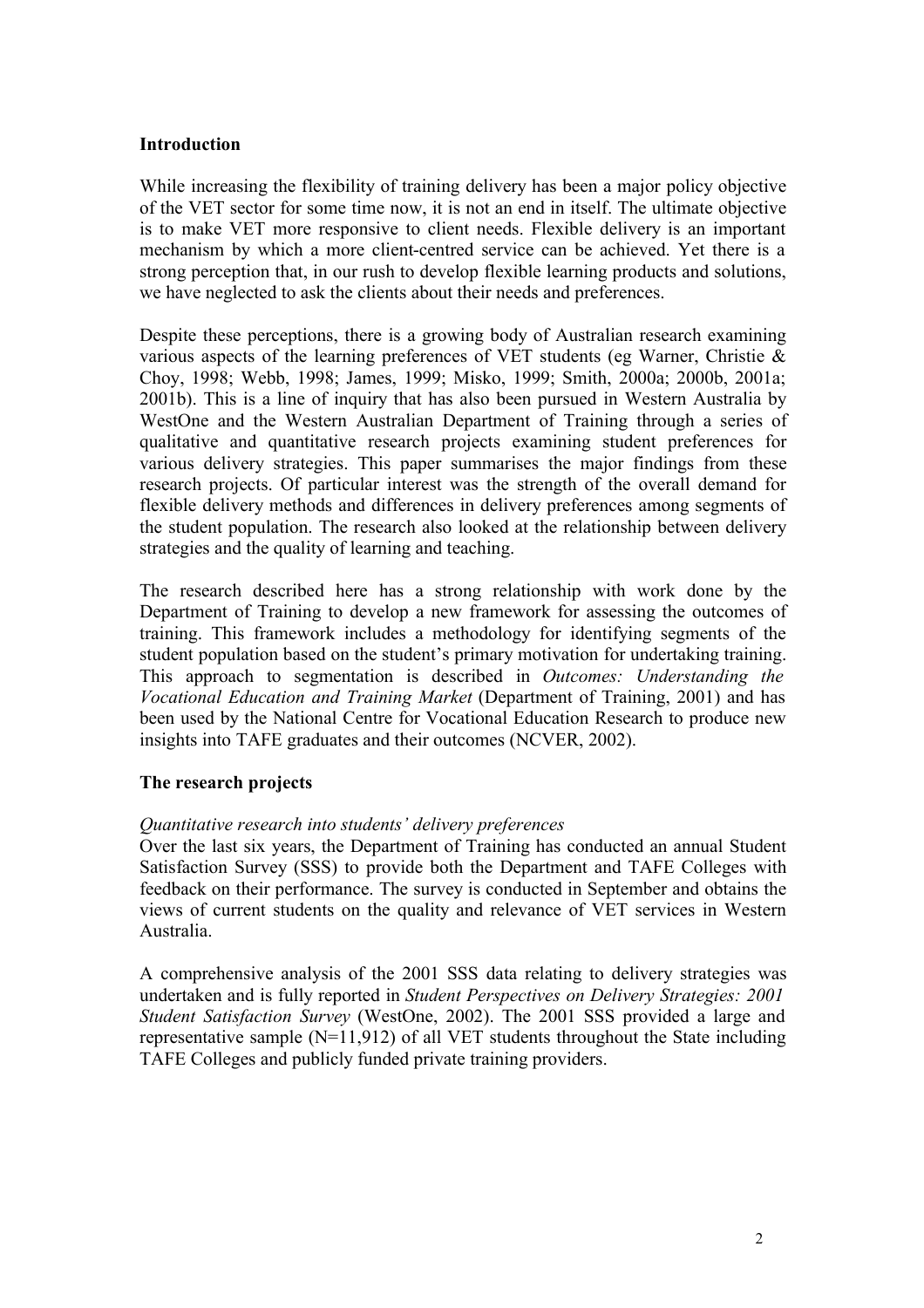### *Qualitative research into students' delivery preferences*

In 2001, the Department of Training commissioned focus group research to validate earlier quantitative work identifying segments of the student population based on motivations for entering the VET market. Another objective of the research was to identify how students within the different segments seek to receive training and whether their delivery preferences varied depending on their reasons for undertaking study. This research project involved a series of focus group discussions (12) and is fully reported in *Understanding the Vocational Education and Training Segments* (NFO Donovan Research, 2001) and *Knowing the Customers: Report on Focus Group Discussions with Student Segments* (WestOne, 2001).

In 2002, the Department of Training and WestOne commissioned further focus group research aimed at getting a greater understanding of students' views on three delivery strategies: using self-paced learning materials within the classroom, online learning and learning via television. This research project involved a series of six focus groups with metropolitan and regional students (via videoconference) and is fully reported in *Qualitative Research: A Focus on Flexible Learning (Market Equity, 2002).* 

# **Key findings**

### *Delivery preferences*

The 2001 SSS asked respondents to rate the suitability of delivery methods that they had experienced on a scale of 1 to 7 where 1 was "not suitable" and 7 was "very suitable". Respondents were also asked to indicate if they had *not* experienced the delivery method.

The table below shows delivery strategies rank ordered according to students' ratings of the suitability of each delivery strategy. For each delivery strategy, it shows the mean suitability rating and the percent of the respondents who rated the delivery strategy as "suitable" (ratings of 5-7).

The majority of students found face-to-face teaching (90%), workplace learning (83%), self-paced learning in a timetabled class (71%), unscheduled self-paced learning (68%), correspondence studies (67%) and online learning (58%) to be suitable delivery strategies. Less than 50% of students found the following delivery strategies suitable: video/telephone conference (46%) and television (34%).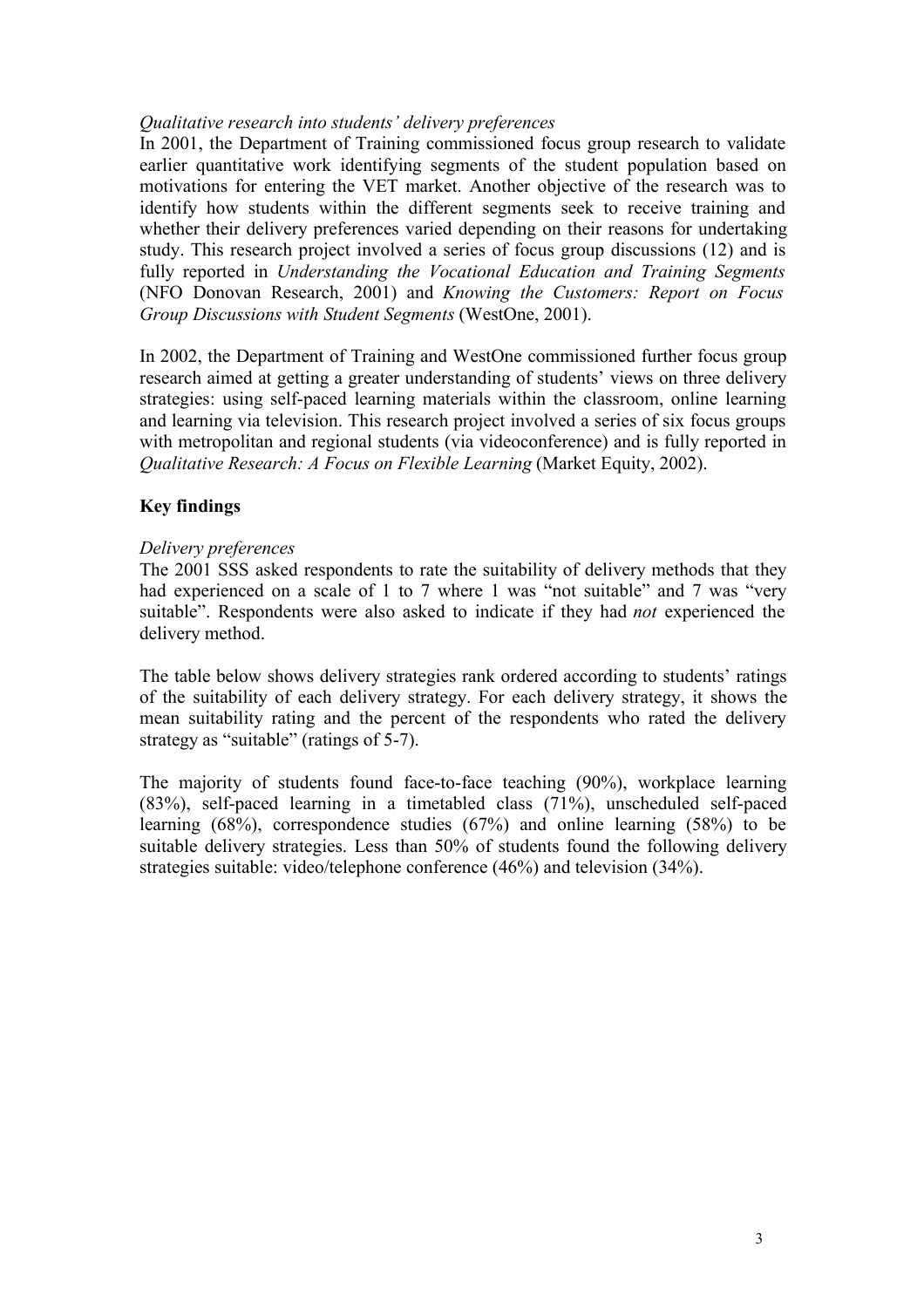| <b>Delivery strategy</b>                                                                                | N    | <b>Mean</b><br>$1 = not$<br>suitable<br>7=very<br>suitable | % Suitable<br>Ratings of 5-7 |
|---------------------------------------------------------------------------------------------------------|------|------------------------------------------------------------|------------------------------|
| Face-to-face teaching                                                                                   | 8835 | 6.11                                                       | 90%                          |
| Workplace learning or work placement                                                                    | 3696 | 5.84                                                       | 83%                          |
| Using self-paced learning materials<br>durina<br>timetabled classes                                     | 2499 | 5.24                                                       | 71%                          |
| Studying on-campus at my own rate, without<br>attending timetabled classes<br>(self-paced)<br>learning) | 2448 | 5.19                                                       | 68%                          |
| Correspondence or external studies                                                                      | 2556 | 5.09                                                       | 67%                          |
| Online learning through the Internet                                                                    | 1381 | 4.71                                                       | 58%                          |
| Video/telephone conference                                                                              | 525  | 4.10                                                       | 46%                          |
| Television at home                                                                                      | 483  | 3.64                                                       | 34%                          |

#### **Table 1 Suitability ratings for delivery strategies, 2001 SSS**

Weighted sample, cases filtered

These results from the 2001 SSS were confirmed through both focus group research projects where the majority of students expressed a clear preference for scheduled, classroom-based learning with ready access to a lecturer or practical experience in a workplace or simulated workplace.

The focus groups also showed that students tend to express a preference for those delivery strategies with which they are most familiar. Those students who had experienced flexible learning options such as online learning could see the advantages and would be willing to do it again. One student who had undertaken all her secondary school learning through the School of Isolated and Distance Education said that, for her, learning meant working at her own pace through printed learning resources and that she loved to learn this way.

The implication of this finding is that we can expect the pattern of student preferences observed in 2001 to change over time. As students gain experience in flexible learning options (in schools, VET and universities), especially those delivery strategies associated with new learning technologies, it is likely that they will express higher levels of preference for these delivery strategies.

### *Delivery preferences of client segments*

The 2001 SSS data makes it possible to develop profiles of respondents who rated a particular delivery strategy as suitable or unsuitable. These profiles could assist in the appropriate targeting of delivery strategies. For example, using the client segments developed by the Department of Training, the table below shows the percent of each client segment that rated a particular delivery method as "suitable". The areas highlighted in green show where the percent of suitable ratings for the segment is more than 2% higher than the percent of suitable ratings for the total sample. These green areas, therefore, show the client groups *most predisposed* to a particular delivery strategy. Conversely, the red areas show the client groups *least predisposed* to a particular delivery strategy.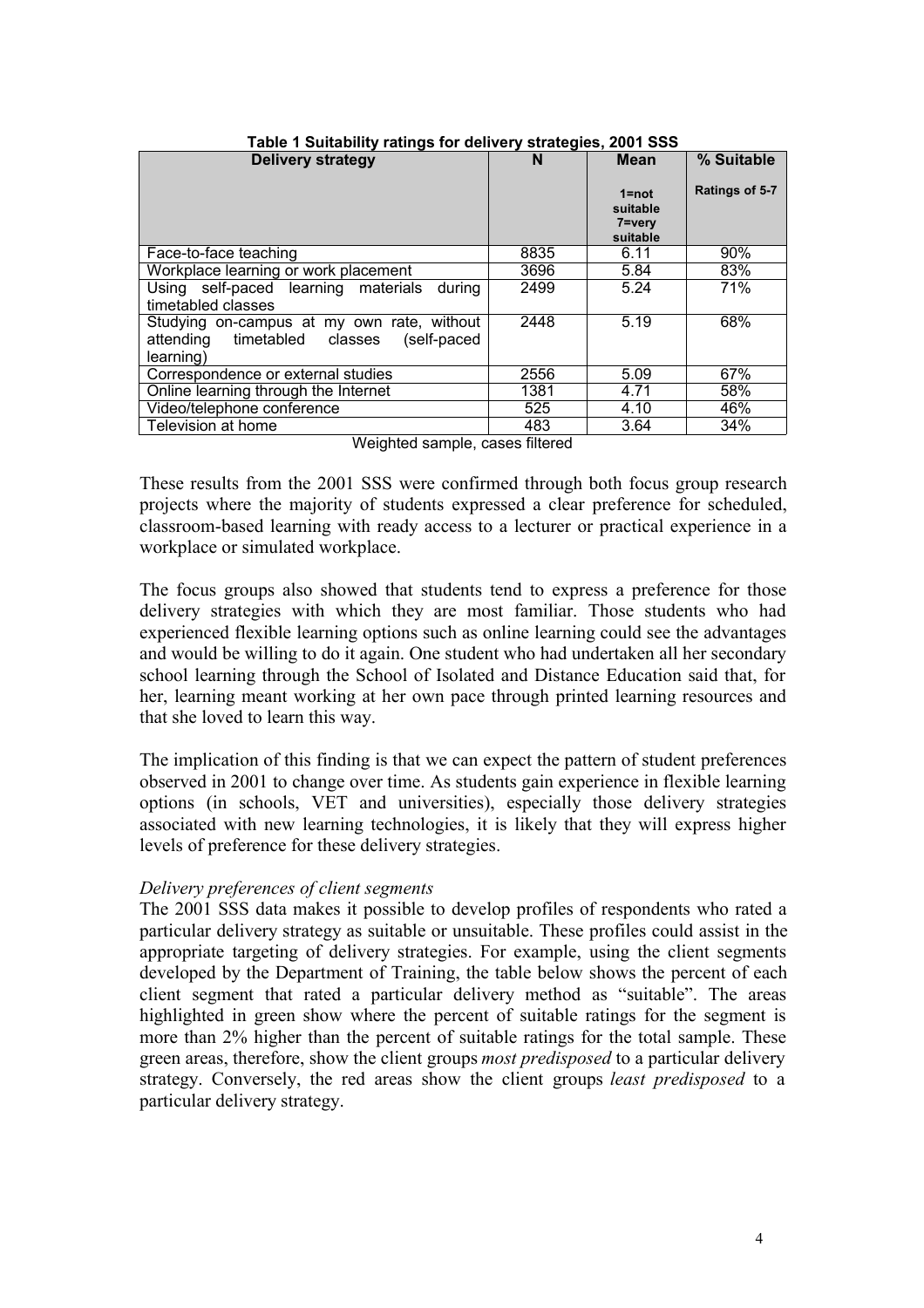| <b>Delivery strategy</b>                        | <b>Total</b> | <b>Client segments</b>      |               |                                 |                |                                 |                             |                 |
|-------------------------------------------------|--------------|-----------------------------|---------------|---------------------------------|----------------|---------------------------------|-----------------------------|-----------------|
|                                                 |              | Labour<br>market<br>entrant | <b>Career</b> | <b>Skill</b><br>changer improve | <b>Bridger</b> | <b>Further</b><br>educati<br>on | <b>Self</b><br>employ<br>ed | App/<br>trainee |
| Face-to-face teaching*                          | 90%          | 89%                         | 92%           | 90%                             | 91%            | 93%                             | 91%                         | 86%             |
| Workplace learning*                             | 83%          | 90%                         | 80%           | 83%                             | 75%            | <b>79%</b>                      | 77%                         | 85%             |
| Self-paced learning<br>materials, scheduled     | 71%          | 72%                         | 71%           | 75%                             | 69%            | 64%                             | 70%                         | 76%             |
| On-campus, self-paced<br>learning, unscheduled* | 68%          | 64%                         | 66%           | 75%                             | 64%            | 64%                             | 71%                         | 74%             |
| Correspondence/<br>external learning            | 67%          | 64%                         | 71%           | 68%                             | 62%            | 66%                             | 70%                         | 62%             |
| Online learning*                                | 58%          | 58%                         | 63%           | 71%                             | 58%            | 50%                             | 59%                         | 34%             |
| Video or telephone<br>conference                | 46%          | 47%                         | 41%           | 50%                             | 55%            | 38%                             | 38%                         | 34%             |
| Television learning                             | 34%          | 31%                         | 32%           | 28%                             | 32%            | 27%                             | 43%                         | 31%             |

\*Significant difference between client segments, Chi square significance level less than 0.005

In general, the results of this analysis confirmed the findings from the focus group research. The client groups *least* open to flexible delivery methods were the "labour market entrants" and "further education" clients with "labour market entrants" showing a stronger preference for workplace learning than other groups and "further education" clients showing a stronger preference for face-to-face learning than other groups. The client segments that seemed *most* open to flexible learning options were the "career changers", "skill improvers" and the "self-employed".

In terms of client segments, the pattern of preferred learning styles can be summarised as follows:

*Labour market entrants*

- Description: The segment comprises youth up to the age of 24 seeking their first skilled job (excluding apprentices and trainees). It includes many school leavers.
	- Delivery preferences*:* This group has a strong preference for face-to-face delivery or workplace learning. Although a third expressed an interest in independent study options, they have less interest than other groups in self-paced learning, correspondence studies and television learning because they feel they need face-to-face delivery to provide structure and maintain motivation. This group shows a strong preference for daytime classes.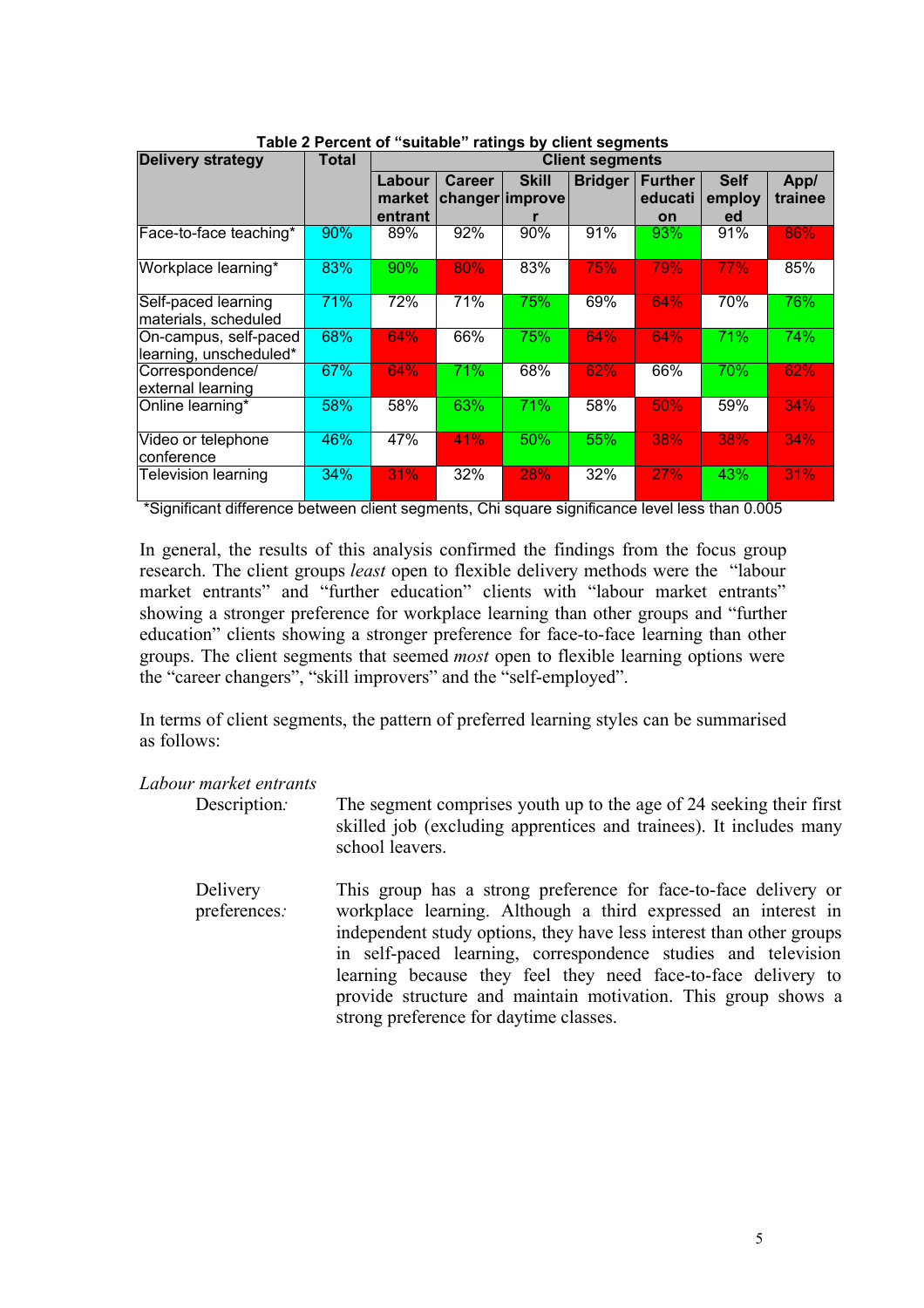| Career changers                   |                                                                                                                                                                                                                                                                                                                                                                            |
|-----------------------------------|----------------------------------------------------------------------------------------------------------------------------------------------------------------------------------------------------------------------------------------------------------------------------------------------------------------------------------------------------------------------------|
| Description:                      | This segment of students is seeking to change their career or to<br>start a career in a skilled occupation later in life. Women seeking a<br>career after family responsibilities are an important part of the latter<br>group. Students in this segment are more likely to be mature-aged.                                                                                |
| Delivery<br>preferences:          | This group has a preference for face-to-face delivery. They also<br>show a higher than average interest in correspondence/external<br>learning and online learning because of work and family<br>commitments. This group shows a range of preferences with<br>respect to class times.                                                                                      |
| Skill improvers                   |                                                                                                                                                                                                                                                                                                                                                                            |
| Description:                      | This group of students is seeking training to update or improve<br>their skills for their existing jobs or occupations or to seek a<br>promotion in their existing careers. It covers most work-based and<br>employer-supported training (other than apprentices and trainees).                                                                                            |
| Delivery<br>preferences:          | Similar to other groups, skill improvers show a preference for face-<br>to-face delivery. They also show a higher than average interest in<br>self-paced learning (both on and off-campus), online learning and<br>video/telephone conference because of work and<br>family<br>commitments. They tend to prefer classes held in the evenings and<br>external studies.      |
| <b>Bridgers</b>                   |                                                                                                                                                                                                                                                                                                                                                                            |
| Description:                      | This group is studying to gain entry to another course. Most are<br>youth seeking entry to University or a higher level TAFE course<br>and they have a vocational outcome as their ultimate aim.                                                                                                                                                                           |
| Delivery<br>preferences:          | This group shows one of the most conservative patterns of learning<br>preferences. They show a strong preference for face-to-face<br>teaching and lower than normal preference for most other learning<br>styles. They have a strong preference for classes scheduled during<br>school hours.                                                                              |
| Further education<br>Description: | This segment includes people seeking to further their education and<br>to acquire skills though not necessarily directly for their jobs or<br>careers. It includes two different groups: those studying for<br>stimulation and love of learning and those studying to overcome<br>self-perceived deficits in their education or skills.                                    |
| Delivery<br>preferences:          | This group has the strongest preference for face-to-face delivery of<br>all the client segments. They have less interest than other client<br>segments in all other modes of delivery because they love the<br>social, intellectual and creative stimulation provided by the<br>classroom learning environment. They also show a strong<br>preference for evening classes. |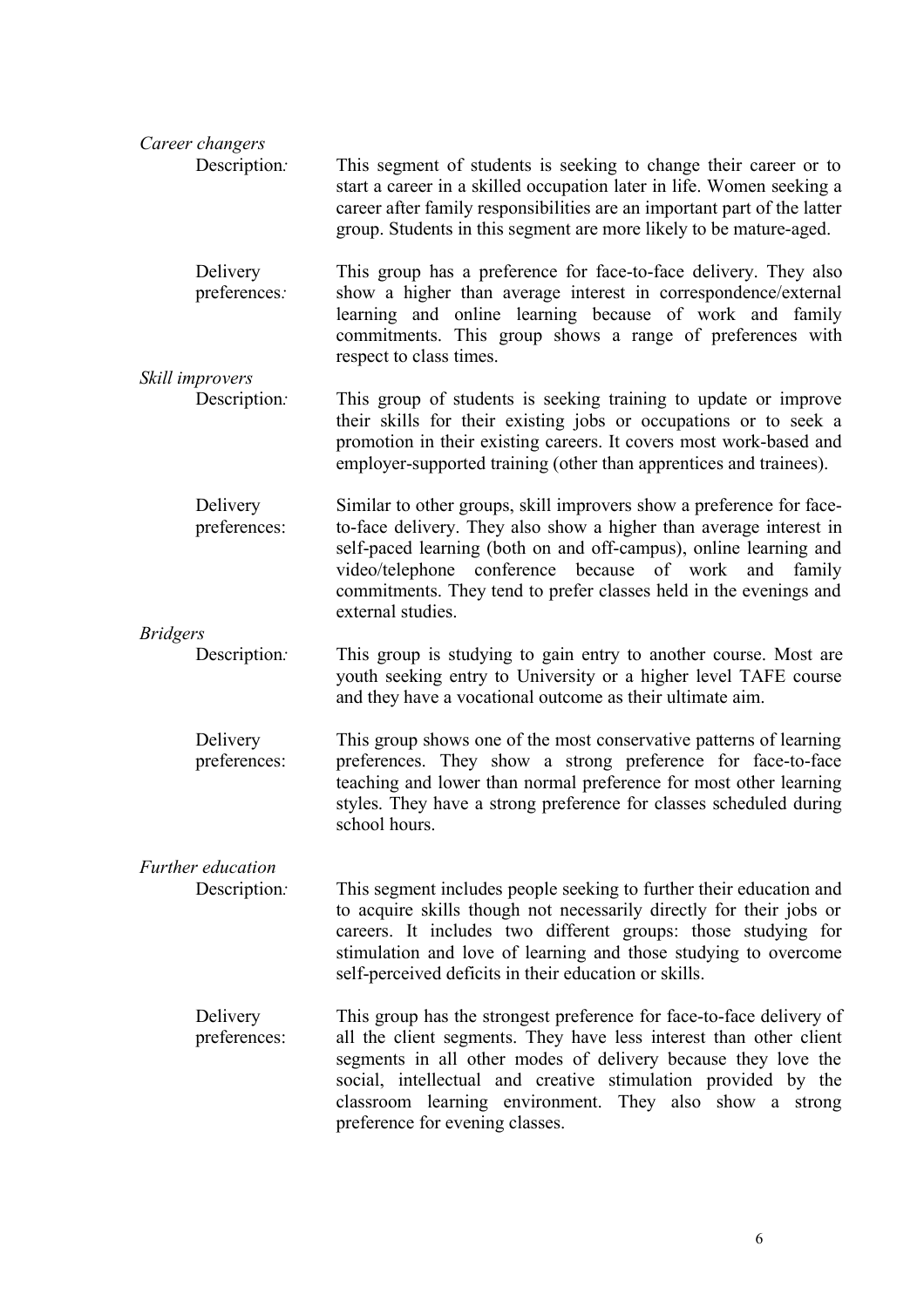*Self-employed* Description*:* This group's primary motivation is to develop skills to conduct their own business or to improve their skills in relation to their current business. The group is likely to be larger than shown as students in other segments may also see their training as leading to self-employment.

Delivery preferences: While the majority of this group rate face-to-face teaching as suitable, over a third would like to see more independent study options available because of time pressures. The group shows a stronger than average interest in on-campus self-paced learning, correspondence/external learning and television learning. This group prefers evening classes.

### *Apprentices and trainees*

Description*:* Apprentices and trainees have a contract of training with their employer who provides much and sometimes all of their training on-the-job. Apprenticeships usually have three to four year terms and are mainly undertaken by young people. Traineeships are usually for around a year and attract a wider age range although young people predominate.

Delivery preferences: While face-to-face teaching still enjoys high suitability ratings amongst this group, the group is less predisposed to face-to-face teaching than other client segments. This group shows higher than average interest in self-paced learning (both scheduled and unscheduled) probably because of the prevalence of this delivery mode in trade training. There is a strong preference for daytime classes.

# *Preference for off-campus learning options*

The 2001 SSS asked students to rate the extent to which they agreed with the statement: "I would have liked to have done more of my course at home or work by Internet, television or correspondence". While 51% of students did not agree with the statement, 35% of students expressed a preference for more independent learning options. The level of demand was higher than average among the 25-44 age group (37%), trainees (40%) and part-time students undertaking three or more modules (39%). There was also a greater demand for independent learning options among those students who had experienced more delivery strategies. These results were statistically significant with Chi square significance levels of less than 0.005.

# *Quality of learning and teaching*

The sample of respondents was divided into roughly three equal groups by the number of delivery strategies rated. The mean ratings for quality of learning (composite score), quality of teaching (composite score) and overall satisfaction were compared for each of these groups. The table below shows that:

- The mean quality of learning score increased as the number of delivery strategies rated increased and the difference between the groups was statistically significant.
- The mean quality of teaching score decreased as the number of delivery strategies rated increased and the difference between the groups was statistically significant.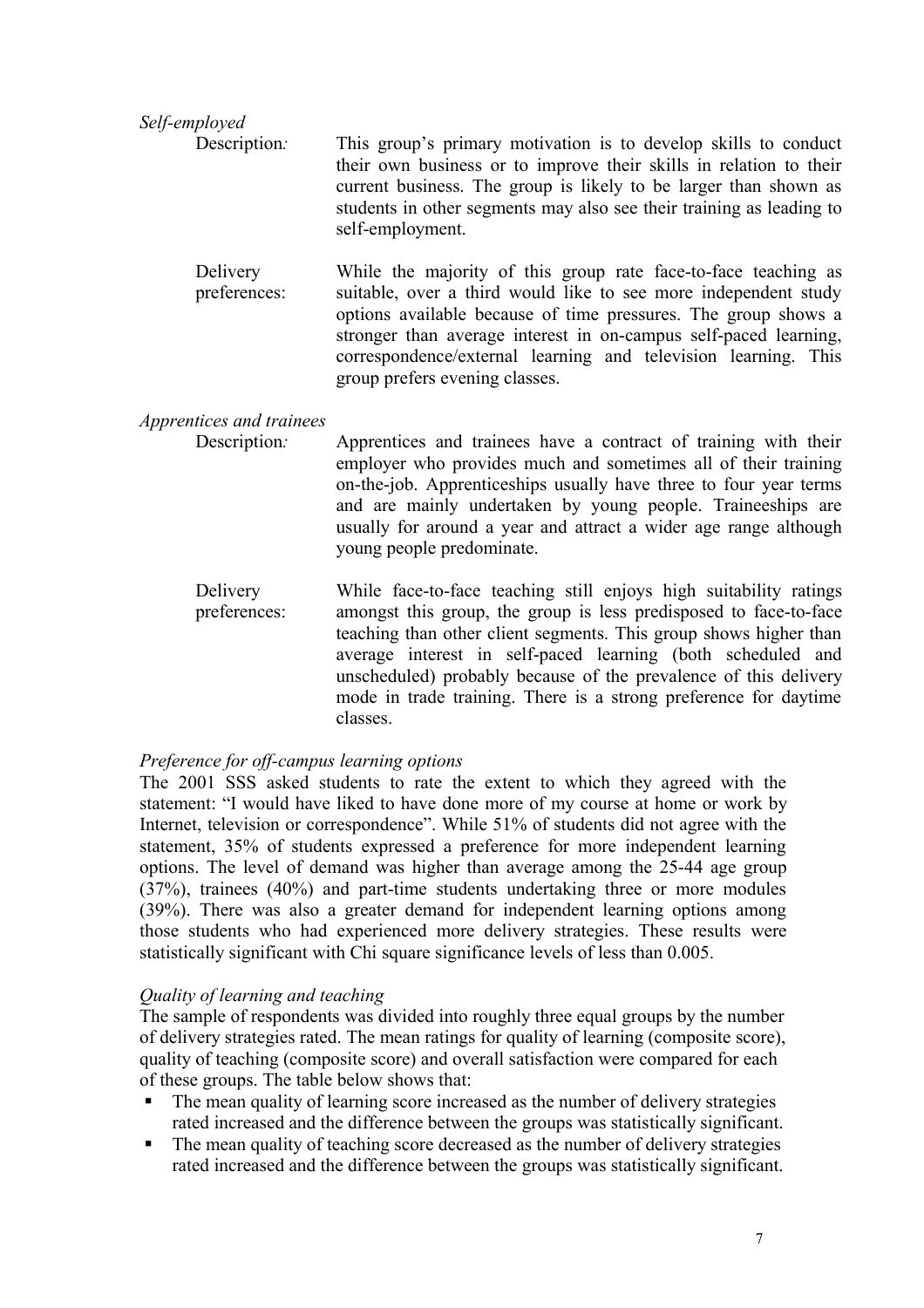With respect to overall satisfaction scores (where  $1 = \text{very satisfied}$  and  $5 = \text{very}}$ dissatisfied), the difference among the groups was not statistically significant.

| Number of<br>delivery<br>strategies | <b>Mean quality</b><br>of learning* | N    | <b>Mean quality</b><br>of teaching* | N    | <b>Mean overall</b><br>satisfaction | N    |
|-------------------------------------|-------------------------------------|------|-------------------------------------|------|-------------------------------------|------|
| $\vert$ 1                           | 75.19                               | 3578 | 82.13                               | 3519 | 1.82                                | 3669 |
| $\overline{2}$                      | 77.13                               | 2845 | 81.04                               | 2805 | 1.84                                | 2866 |
| 3 or more                           | 78.47                               | 3174 | 79.77                               | 3146 | 1.85                                | 3185 |
| <b>Total</b>                        | 76.85                               | 9597 | 81.02                               | 9470 | 1.84                                | 9720 |

#### **Table 3 Quality of learning by number of delivery strategies**

\*Significant difference between groups, significance level less than 0.005 for the F statistic (ANOVA)

It is interesting that student perceptions of the quality of learning *increases* as the number of delivery strategies experienced increases whereas perceptions of the quality of teaching has an inverse relationship with number of delivery strategies (ie *decreases* as the number of delivery strategies increases).

A closer look at the items that make up the quality of learning score can assist with the interpretation of this relationship. Respondents were asked to indicate whether they agreed or disagreed with the following statements:

- a) My training has made me more confident about achieving my goals.
- b) As a result of my training, I am more confident in my ability to learn.
- c) My training has helped me think about new opportunities.
- d) I am learning the skills I wanted to learn from my course.

Respondents' ratings increased for each of these items as the number of delivery strategies increased. This relationship was statistically significant for all items except the fourth item. As the first three items suggest self-confidence, empowerment and independence, it is reasonable to conclude that the experience of a number of different delivery strategies is *associated* with these feelings of confidence in oneself.

With respect to quality of teaching, the items making up the quality of teaching score included the following:

My lecturers:

- a) Had thorough knowledge of the subject content.
- b) Provided opportunities to ask questions and obtain clarification.
- c) Treated me with respect.
- d) Understood my learning needs.
- e) Communicated information effectively on the subject content.
- f) Made the subject as interesting as possible.
- g) Displayed a high level of teaching skills.

Respondent's ratings *decreased* for each of these items as the number of delivery strategies increased. This relationship was statistically significant for items (a), (b), (c) and (f). These items are strongly related to the behaviour and performance of the teacher in front of a class. We also know that the majority of students who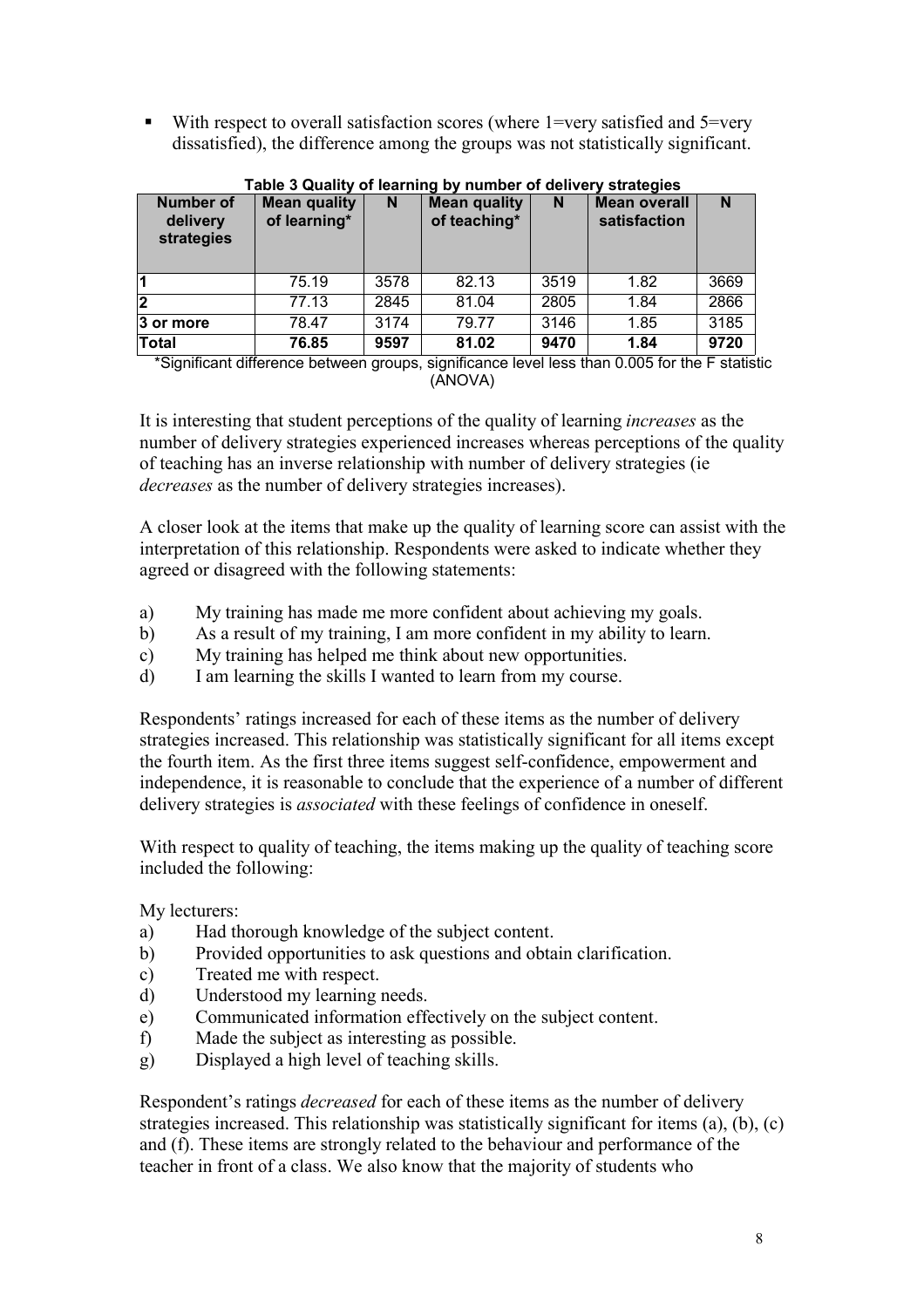experienced one delivery strategy only experienced face-to-face teaching. Therefore, the most likely explanation for the observed relationship is that student perceptions of the quality of teaching are strongly linked to face-to-face teaching.

The fact that quality of teaching and quality of learning behaved in opposite directions in this analysis, serves to remind us that teaching and learning are not synonymous and that this will become increasingly apparent as alternative delivery modes become more prevalent.

# **Strategic implications**

- About two-thirds of the existing student population prefer the traditional modes of delivery involving scheduled classes and face-to-face contact with a lecturer or workplace instructor. Labour market entrants, apprentices, "bridgers" and the "further education" client segments are strongly associated with this group. Students in this group may respond positively to the use of a variety of learning resources (eg self-paced learning materials, online resources, video) within the classroom setting.
- About one-third of the existing student population have an interest in the increased use of independent, off-campus learning modes such as correspondence learning, online learning, video/telephone conference and learning via television. This group is associated with the 25-44 age cohort, trainees and part-time students studying three or more modules in a year. This level of interest is evident for all client groups except the "further education" and apprentice groups.
- The pattern of student preferences observed in 2001 is likely to change over time. As students gain more experience with flexible delivery strategies the levels of acceptance are likely to increase.
- This research suggests that a major thrust of the State's investment in flexible delivery should be on the use of a variety of learning resources (eg self-paced learning materials, online resources, and television/video) within the classroom. With this strategy, the VET sector can build the *future* market for independent, off-campus learning.
- This research also suggests that there is *currently* a significant level of demand for independent study options with about one-third of students agreeing that they would have liked to do more of their course at home or at work by Internet, television or correspondence. Turning this level of demand into successful client outcomes will require accurate identification and targeting of the student groups with strong needs/preferences for flexible delivery options.

### **Conclusions**

The 2001 SSS data provides a useful "snapshot" of students' current views on and experiences with various delivery strategies. The overall picture is that the experience of the majority of VET students is dominated by face-to-face teaching and, on the whole, they are fairly satisfied with this traditional and familiar method of delivery.